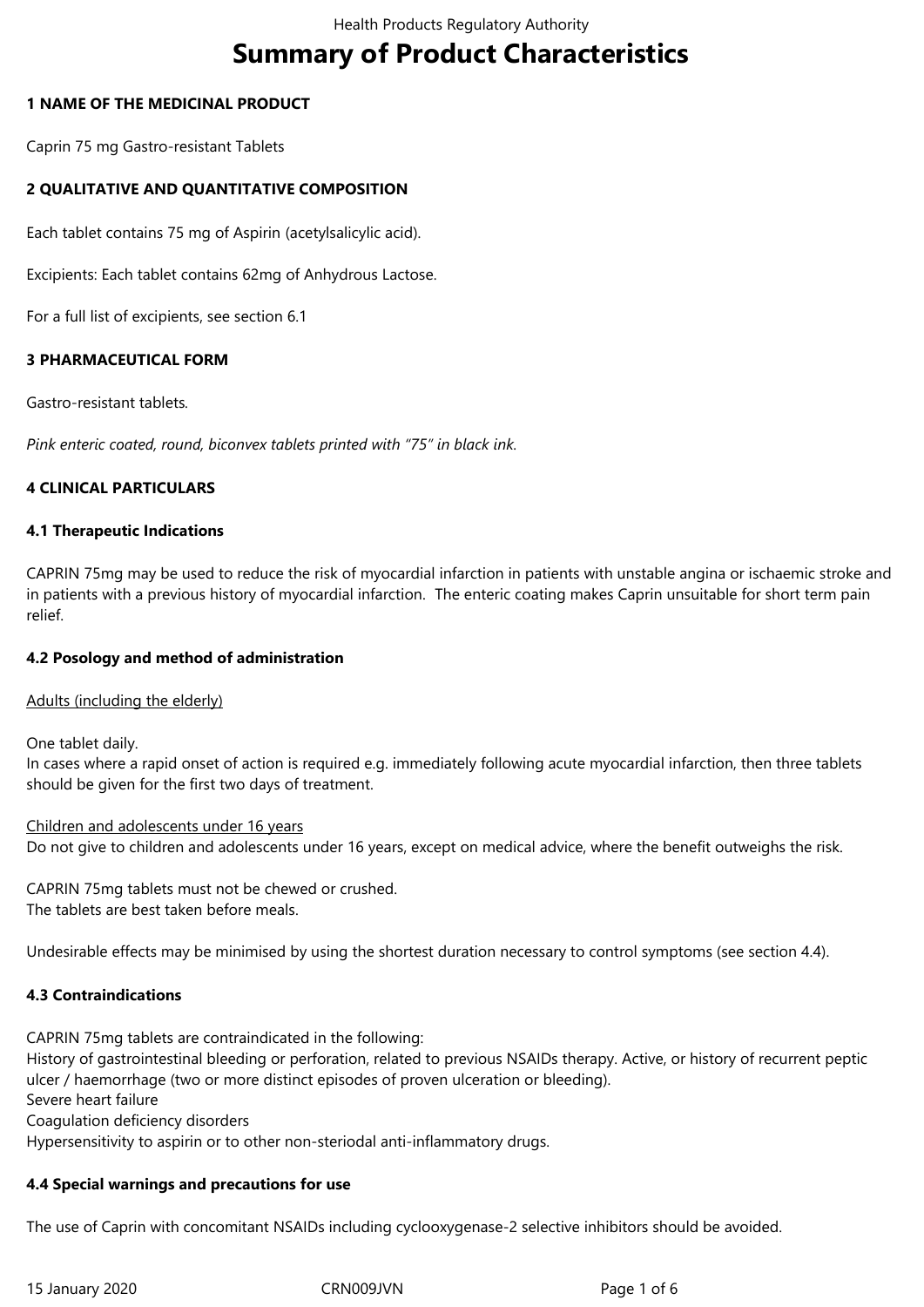#### Health Products Regulatory Authority

Elderly: The elderly have an increased frequency of adverse reactions to NSAIDs especially gastrointestinal bleeding and perforation which may be fatal (See section 4.2).

Gastrointestinal bleeding, ulceration and perforation: GI bleeding, ulceration or perforation, which can be fatal, has been reported with all NSAIDs at anytime during treatment, with or without warning symptoms or a previous history of serious GI events.

The risk of GI bleeding, ulceration or perforation is higher with increasing NSAID doses, in patients with a history of ulcer, particularly if complicated with haemorrhage or perforation (See section 4.3), and in the elderly. These patients should commence treatment on the lowest dose available. Combination therapy with protective agents (e.g. misoprostol or proton pump inhibitors) should be considered for these patients, and also for patients requiring concomitant low dose aspirin, or other drugs likely to increase gastrointestinal risk (See below and 4.5).

Patients with a history of GI toxicity, particularly when elderly, should report any unusual abdominal symptoms (especially GI bleeding) particularly in the initial stages of treatment.

Caution should be advised in patients receiving concomitant medications which could increase the risk of ulceration or bleeding, such as oral corticosteroids, anticoagulants such as warfarin, selective serotonin-reuptake inhibitors or anti-platelet agents (See section 4.5).

When GI bleeding or ulceration occurs in patients receiving Caprin, the treatment should be withdrawn.

NSAIDs should be given with care to patients with a history of gastrointestinal disease (ulcerative colitis, Crohn's disease) as their condition may be exacerbated (See section 4.8 – undesirable effects).

Serious skin reactions, some of them fatal, including exfoliative dermatitis, Stevens-Johnson syndrome, and toxic epidermal necrolysis, have been reported very rarely in association with the use of NSAIDSs (see 4.8). Patients appear to be at highest risk of these reactions early in the course of therapy, the onset of the reaction occurring in the majority of cases within the first month of treatment. Caprin should be discontinued at the first appearance of skin rash, mucosal lesions, or any other sign of hypersensitivity.

Undesirable effects may be minimised by using the shortest duration necessary to control symptoms (see section 4.2).

## *Cardiovascular and cerebrovasular effects*

Appropriate monitoring and advice are required for patients with a history of hypertension and / or mild to moderate congestive heart failure as fluid retention and oedema have been reported in association with NSAID therapy.

Clinical trial and epidemiology data suggest that use of some NSAIDs (particularly at high doses and in long term treatment) may be associated with a small increased risk of arterial thrombotic events (for example myocardial infarction or stroke). There are insufficient data to exclude such a risk for aspirin.

Patients with uncontrolled hypertension, congestive heart failure, established ischaemic heart disease, peripheral arterial disease, and / or cerebrovascular disease should only be treated with aspirin after careful consideration. Similar consideration should be made before initiating longer-term treatment of patients with risk factors for cardiovascular disease (e.g. hypertension, hyperlipidaemia, diabetes mellitus, smoking).

There is a possible association between aspirin and Reye's syndrome when given to children. Reye's syndrome is a very rare disease, which affects the brain and liver and can be fatal. For this reason aspirin should not be given to children and adolescents aged under 16 years unless specifically indicated.

Aspirin should be used with caution in patients with impaired renal function or hepatic function (avoid if severe), or in patients who are dehydrated.

This medicinal product contains lactose. Patients with rare hereditary problems of galactose intolerance, the Lapp lactase deficiency or glucose-galactose malabsorption should not take this medicinal product.

## **4.5 Interaction with other medicinal products and other forms of interactions**

Corticosteroids: increased risk of gastrointestinal ulceration or bleeding (See section 4.4)

| 15 January 2020 | CRN <sub>0</sub> |
|-----------------|------------------|
|-----------------|------------------|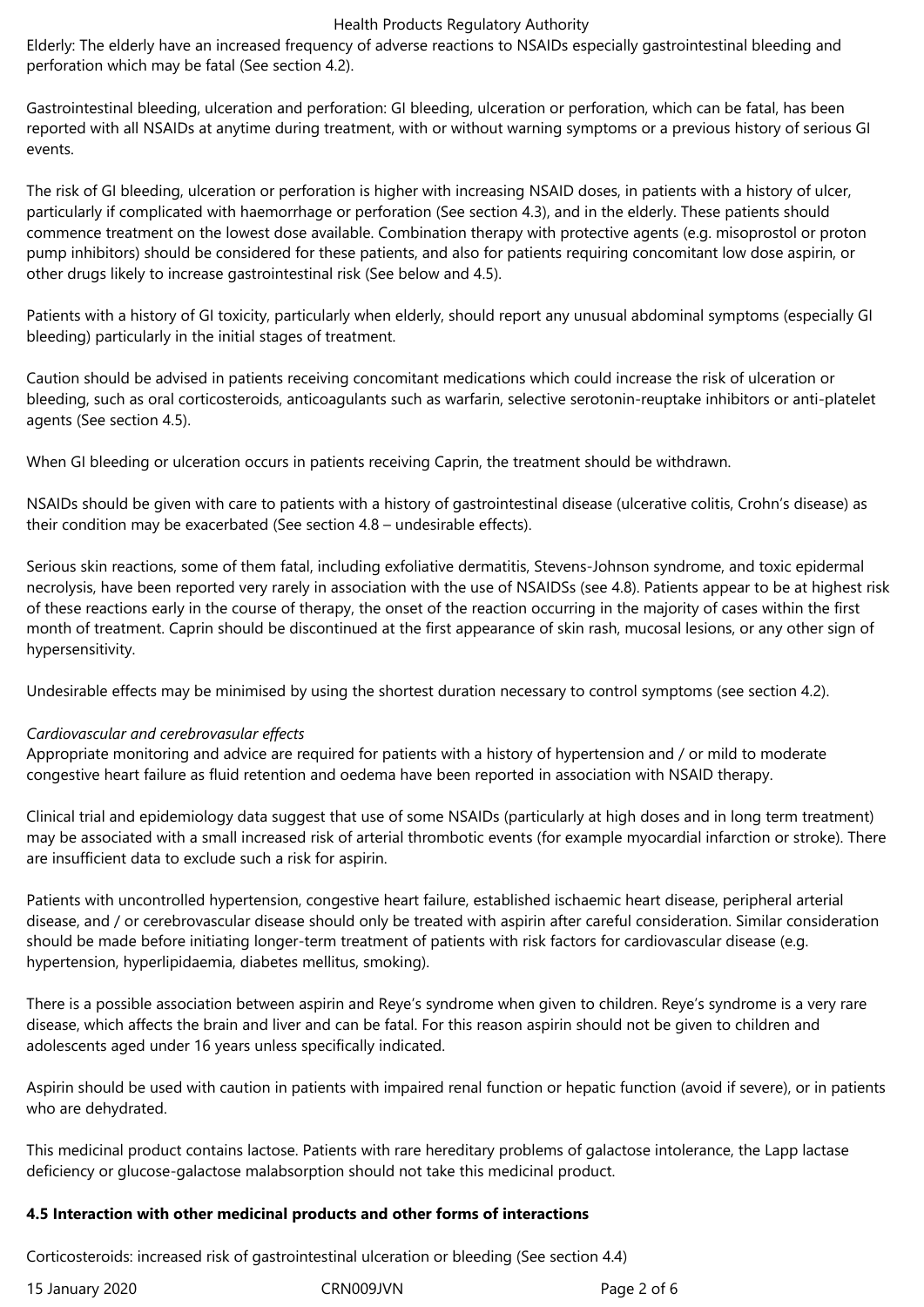# Health Products Regulatory Authority

Anti-coagulants: NSAIDs may enhance the effects of anti-coagulants, such as warfarin (See section 4.4).

Anti-platelet agents and selective serotonin reuptake inhibitors (SSRIs): increased risk of gastrointestinal bleeding (See section 4.4).

CAPRIN 75 mg may enhance the effects of phenytoin and sodium valproate.

The activity of methotrexate may he markedly enhanced and its toxicity increased.

CAPRIN 75mg may inhibit action of uricosurics.

The toxicity of sulphonamides may also be increased.

CAPRIN 75mg may reduce the efficacy of antihypertensive drugs.

Aspirin is pharmaceutically incompatible with iron salts and alkalis.

Patients using enteric-coated aspirin should be advised against ingesting antacids simultaneously, to avoid premature drug release.

Care should be taken in patients treated with any of the following drugs as interactions have been reported:

Diuretics: reduced diuretic effect. Diuretics can increase the risk of nephrotoxicity of NSAIDs.

Cardiac glycosides: NSAIDs may exacerbate cardiac failure, reduce GFR and increase plasma cardiac glycoside levels. Lithium: decreased elimination of lithium.

Methotrexate: decreased elimination of methotrexate.

Ciclosporin: increased risk of nephrotoxicity with NSAIDs.

Other NSAIDs: avoid concomitant use of two or more NSAIDs.

Aminoglycosides: reduction in renal function in susceptible individuals, decreased elimination of aminoglycoside and increased plasma concentrations.

Metamizole may reduce the effect of acetylsalicylic acid on platelet aggregation, when taken concomitantly. Therefore, this combination should be used with caution in patients taking low dose aspirin for cardioprotection.

Probenecid: reduction in metabolism and elimination of NSAID and metabolites. Oral hypoglycaemic agents: inhibition of metabolism of sulphonylurea drugs, prolonged half-life and increased risk of hypoglycaemia.

Experimental data suggest that ibuprofen may inhibit the effect of low dose aspirin on platelet aggregation when they are dosed concomitantly. However, the limitations of these data and the uncertainties regarding extrapolation of ex vivo data to the clinical situation imply that no firm conclusions can be made for regular ibuprofen use, and no clinically relevant effect is considered to be likely for occasional ibuprofen use (see section 5.1).

## **4.6 Fertility, pregnancy and lactation**

Aspirin should not be used routinely during pregnancy.

Aspirin may prolong labour and contribute to maternal and neonatal bleeding, and is best avoided at term. It is excreted in breast milk and breast feeding should be avoided because of possible risk of Reye's syndrome. Regular use of high doses could impair platelet function and produce hypoprothrombinaemia in the infant if neonatal Vitamin K stores are low.

## **4.7 Effects on ability to drive and use machines**

Aspirin does not usually affect the ability to drive or operate machinery.

## **4.8 Undesirable effects**

Gastrointestinal: The most commonly observed adverse events are gastrointestinal in nature. Peptic ulcers, perforation or GI bleeding, sometimes fatal, particularly in the elderly, may occur (See section 4.4). Nausea, vomiting, diarrhoea, flatulence, constipation, dyspepsia, abdominal pain, melaena, haematemesis, ulcerative stomatitis, exacerbation of colitis and Crohn's disease (See section 4.4 - Special warnings and precautions for use) have been reported following administration. Less frequently, gastritis has been observed.

Oedema, hypertension and cardiac failure have been reported in association with NSAID treatment.

Bullous reactions including Stevens-Johnson syndrome and toxic epidermal necrolysis (very rare).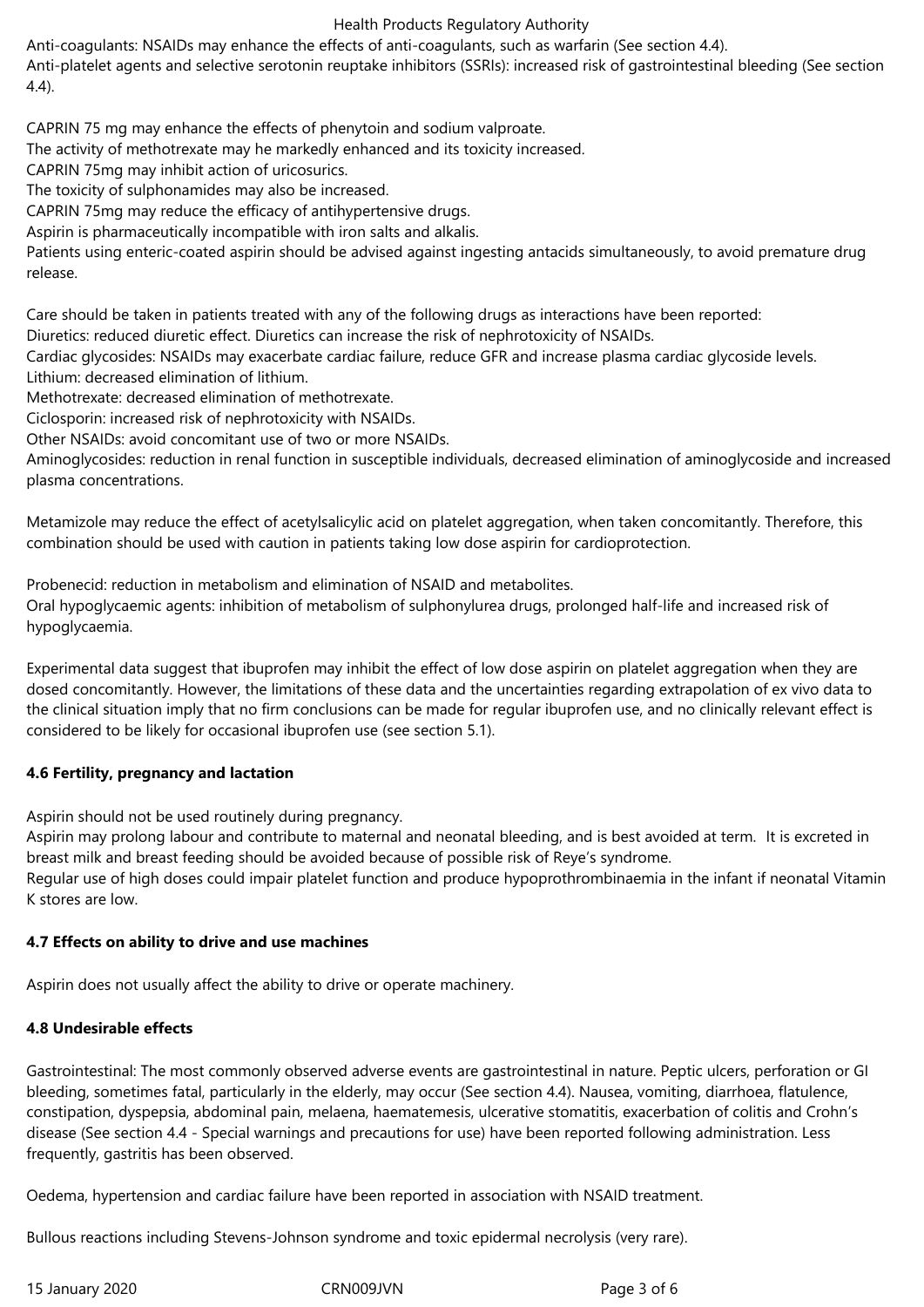section 4.4).

Aspirin may precipitate bronchospasm, and induce attacks of asthma in susceptible subjects.

# **Reporting of suspected adverse reactions**

Reporting suspected adverse reactions after authorisation of the medicinal product is important. It allows continued monitoring of the benefit/risk balance of the medicinal product. Healthcare professionals are asked to report any suspected adverse reactions via HPRA Pharmacovigilance, Earlsfort Terrace, IRL - Dublin 2; Tel: +353 1 6764971; Fax: +353 1 6762517. Website: www.hpra.ie; e-mail: medsafety@hpra.ie.

# **4.9 Overdose**

Dizziness[, tinnitus, dea](http://www.hpra.ie/)fness, v[asodilation and swe](mailto:medsafety@hpra.ie)ating, nausea and vomiting, headache and mental confusion. If more severe hyperventilation, fever, restlessness, ketosis, respiratory alkalosis and metabolic acidosis. Coma, if severe, with cardiovascular collapse and respiratory failure. Hypoglycaemia may be severe in children.

Overdosage should be treated initially by gastric lavage and forced alkaline diuresis. Haemodialysis may sometimes be necessary. The patient should be observed for at least 72 hours to allow for possible delayed release from the enteric coated system. Restoration of acid-base balance may be necessary.

# **5 PHARMACOLOGICAL PROPERTIES**

# **5.1 Pharmacodynamic properties**

Aspirin is an analgesic and antipyretic with anti-inflammatory properties. Aspirin inhibits prostaglandin synthetase. Aspirin inhibits platelet aggregation.

Experimental data suggest that ibuprofen may inhibit the effect of low dose aspirin on platelet aggregation when they are dosed concomitantly. In one study, when a single dose of ibuprofen 400mg was taken within 8 h before or within 30 min after immediate release aspirin dosing (81mg), a decreased effect of ASA on the formation of thromboxane or platelet aggregation occurred.

However, the limitations of these data and the uncertainties regarding extrapolation of ex vivo data to the clinical situation imply that no firm conclusions can be made for regular ibuprofen use, and no clinically relevant effect is considered to be likely for occasional ibuprofen use.

## **5.2 Pharmacokinetic properties**

Absorption: Aspirin is rapidly absorbed after oral administration, with some hydrolysis to salicylate before absorption. Absorption is delayed by the presence of food and is impaired in patients suffering migraine attacks. Absorption is more rapid in patients with achlorhydria and also following administration of polysorbates and antacids.

To prevent stomach irritation, CAPRIN 75mg tablets have a special enteric coating so that aspirin is not released until it has passed through the stomach.

Distribution: Aspirin is found in the saliva, milk, plasma and synovial fluid at concentration less than blood and crosses the placenta.

Salicylate/extensive protein binding.

Aspirin/protein binding to a small extent.

Metabolism: In the blood, rapid hydrolysis to salicylic acid; glucuronic acid/glycine conjugation to form glucuronides and salicyluronic acid, oxidation of a small proportion.

Excretion: Excreted in the urine mainly as salicyluronic acid. Salicylate reabsorbed by renal tubules in acid urine, and alkaline diuresis will increase the rate of excretion; 85% of dose excreted as free salicylate.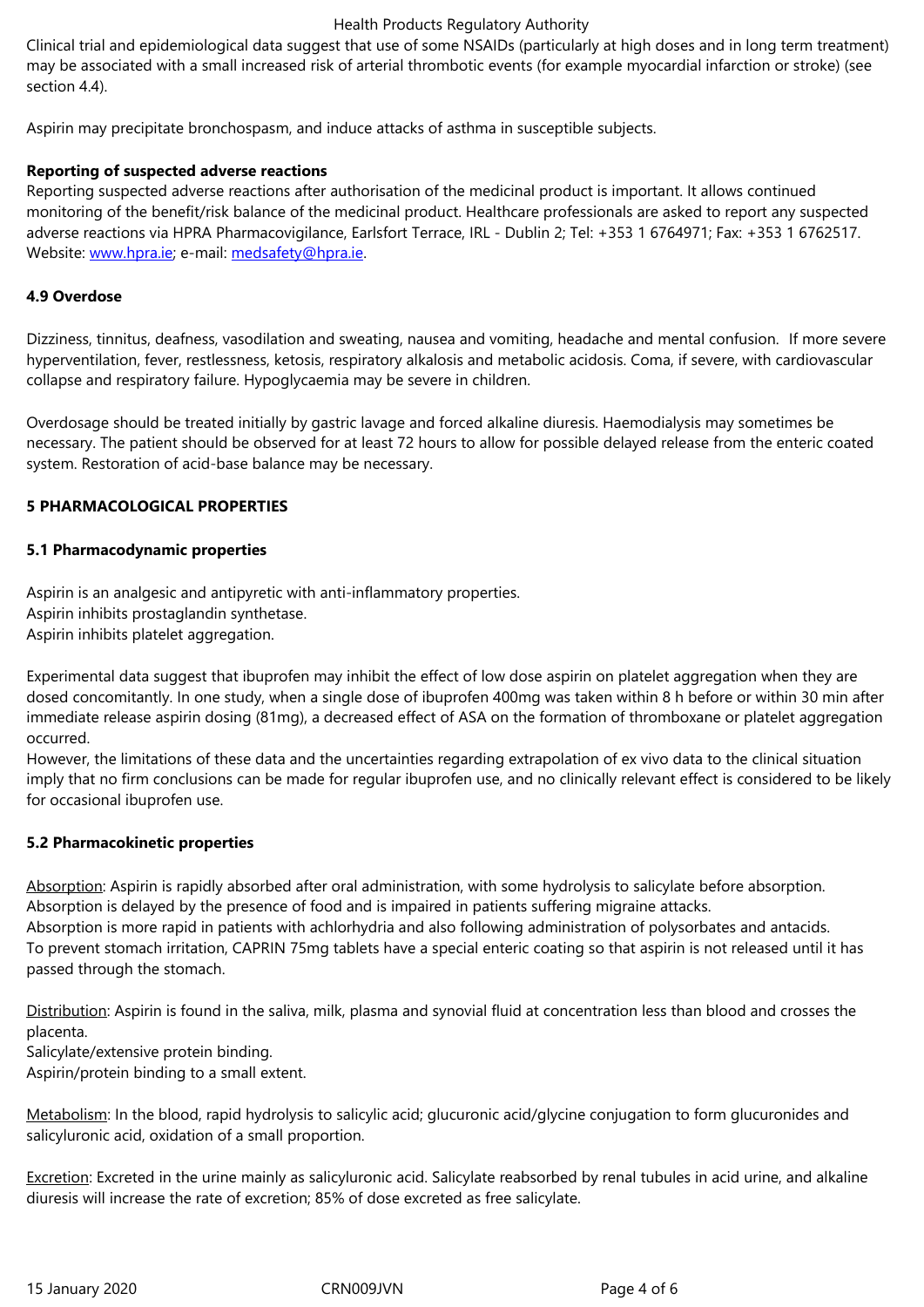## **5.3 Preclinical safety data**

Not applicable.

# **6 PHARMACEUTICAL PARTICULARS**

## **6.1 List of excipients**

Anhydrous Lactose Collodial Anhydrous Silica Pregelatinised Starch Zinc Stearate Titanium Dioxide (E171) Polyvinyl Acetate Phthalate Acetylated Vegetable Oil Monoglyceride Hydroxypropyl Cellulose Red Iron Oxide (E172)

Colorcon Black Ink S-1-17823 consisting of: Shellac glaze Black iron oxide (E172) n-Butyl alcohol Isopropyl alcohol Propylene glycol Ammonium hydroxide

#### **6.2 Incompatibilities**

Not applicable.

## **6.3 Shelf life**

2 years.

## **6.4 Special precautions for storage**

Store below 25°C.

Keep the container tightly closed to protect from moisture.

## **6.5 Nature and contents of container**

White polypropylene container (securitainer) and lid, containing 20 or 100 tablets.

Not all pack sizes may be marketed.

# **6.6 Special precautions for disposal of a used medicinal product or waste materials derived from such medicinal product and other handling of the product**

Not applicable.

## **7 MARKETING AUTHORISATION HOLDER**

Pinewood Laboratories Ltd, Ballymacarbry Clonmel Co. Tipperary Ireland

15 January 2020 CRN009JVN Page 5 of 6